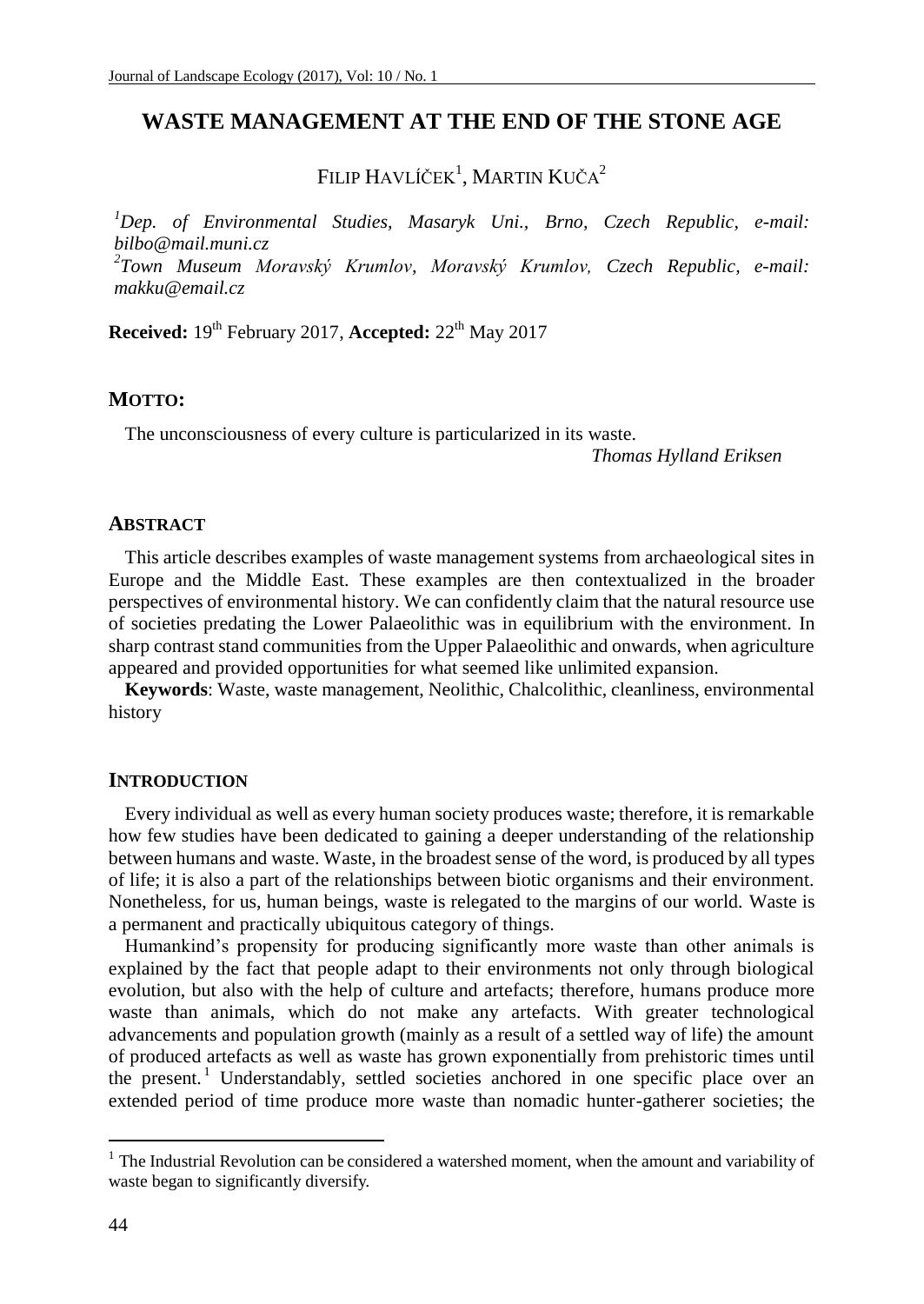most likely explanation is that in settled societies the burdens associated with mobility largely fall to the wayside.

At the beginning of Neolithic Age the greatest socioeconomic change to have taken place in history up to that point occurred—that is, the transition from a hunter-gatherer economy to planned agriculture and animal herding. The Neolithic Demographic Transition (NDT) that the settled way of life caused sparked changes from which there was no way back. Another likely consequence of the NDT was the development of social practices associated with higher population densities and the reflection of this environmental change on human health (Bocquet-Appel & Bar-Yosef, 2008).

Whether the Neolithic Revolution was driven by society's inner needs, was a side effect of changes in ideology or religion (Mithen, 2011; Cauvin & Watkins, 2000), or was the product of external natural pressures, such as adaptation to climate change (Richerson *et al.*, 2001) or declining food sources (Martin, 1984), the hunter-gatherer economy was replaced by one based on agriculture and livestock breeding.

Of the many well-known differences between hunter-gather societies and agricultural societies there is one that sticks out in particular and is of great importance for this article—the organized disposal of waste, which Ofer Bar-Yosef and Richard Meadow have described as a typical feature of settled societies (Bar-Yosef & Meadow, 1995).<sup>2</sup> On the basis of these differences, we shall describe waste management phenomena in the Neolithic and Chalcolithic, which, we assume, reflect older Pleistocene origins.

### **DEFINING AND CATEGORIZING WASTE**

 $\overline{a}$ 

Bjørnar Olsen writes that in the social sciences there is a resurgence of interest in studying objects and material to understand society through design, landscape, modern material culture, and so on (Olsen, 2010). One focus of this renewed interest has been on studying ordinary household waste, which processual archaeologists began doing in the 1960s.

Waste and the societies that create it cannot be studied as separate entities; they must be viewed together as a whole. Evžen Neustupný notes that waste deposits contain information that is fundamental "for understanding the spatial arrangement of elements of archaeological sources in many prehistoric periods" (Neustupný, 1998; 39).

Here, it is necessary to define several terms to avoid later misunderstandings about different categories of waste. Even though categorizing waste can be a very fluid affair that often cannot provide clear-cut definitions, it will be useful to at least provide a broad description of different types of waste. We shall use the term *waste* to refer to material that is permanently and intentionally thrown away with no further plans for its use. Thus, waste is material that could be fully discarded because its reuse was impossible or would require an excessive amount of energy. The term *rubbish* (see Thompson's "rubbish theory") refers to objects that have momentarily lost their value, but which may imaginably be of use again in the future.

Examples of recycling and reuse can be discerned in the historical period at the center of our study. We hypothesize that the more energy is initially invested in producing an artefact,

 $2$  George P. Murdock (1945) included on his list of universal characteristics of every human society attitudes towards cleanliness, which are closely related to waste management practices. In another article I have examined waste management in Paleolithic hunter-gatherer societies (Havlíček, 2015), providing a counterargument to the existence of such a historical watershed with the emergence of settlements.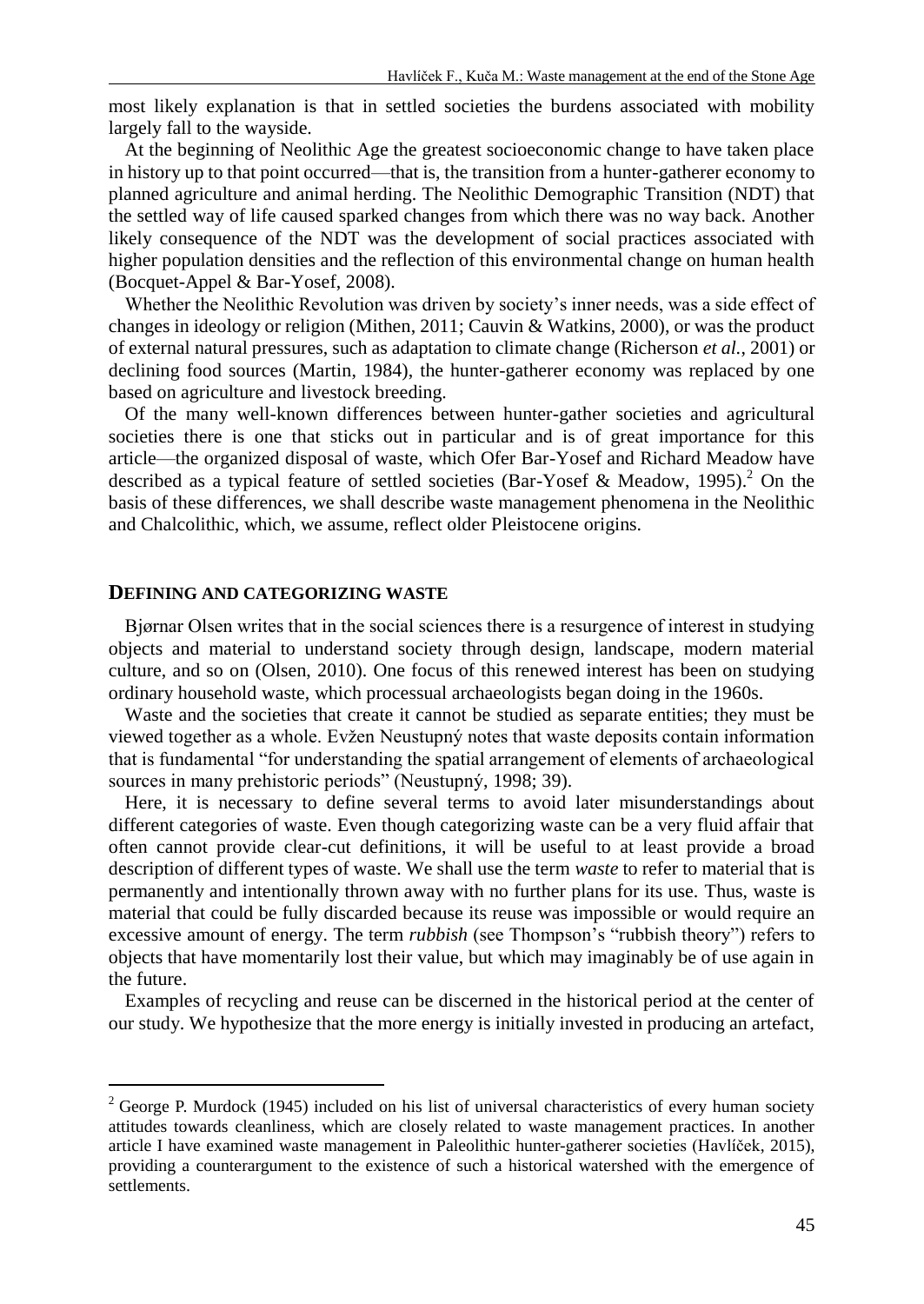the greater the likelihood that this object will be defined as rubbish.<sup>3</sup> We assume that this category will include worn-out and broken stone artefacts, considering the fact that stone<sup>4</sup> as a raw material is hard to recycle or reuse.<sup>5</sup> This phenomenon has been observed at the Neolithic site of Bylany, where *rubbish* occurs rarely in waste deposits (Květina, 2010).

As Květina notes (2010), in pre-industrial societies recycling (or reuse) was limited to worn-out vessels or large fragments thereof, metal or ground stone tools, or broken instruments, all materials that we could consider rubbish.

In the Neolithic and Chalcolithic Ages, we can find an array of waste-like material consisting mainly of compostable kitchen waste;<sup>6</sup> animal and human excrement (which can be reused as fertilizer); ashes, which also can be reused for many purposes, including fertilizing (Guttmann *et al.,* 2006) and washing (Havlíček, 2017; in press); and other defective household items, $^7$  as well as waste from artefact production and building materials (Květina, 2010) (Fig. 1). <sup>8</sup>

## **Fig. 1: Graph 1 (Author: Filip Havlíček)**



l <sup>3</sup>As a rule, people do not work more than they have to. This principle, which Hayden & Cannon (1983) describe in their ethno-archeological work, can be considered a constant feature in the human species.

 $<sup>5</sup>$ Thanks to Vaquero's (2012) work on the reutilization of stone in the Paleolithic, we can assume that it</sup> did occur to some extent in the Neolithic and Chalcolithic.

<sup>6</sup> In many cases, one's man's waste can literally become another's treasure, and vice versa. Verhart and Wansleeben (1997) describe how the waste of one culture may become a valuable source of material in another (even if only of ritual importance). For example, seashells were used from the Paleolithic onward for making jeweler, but the same type of material was also discarded in large amounts to produce shell middens (*køkkenmødding*).

 $7$ Pottery is the most frequently discovered artefact by archeologists. It could be recycled, or reused, by grinding broken pottery shards and putting this material into pottery clay (Hložek *et al.,* 2006).

<sup>8</sup>Tell settlements will be discussed below.

<sup>4</sup>Ground tools could be reutilized more easily and therefore they may have ended up categorized as rubbish.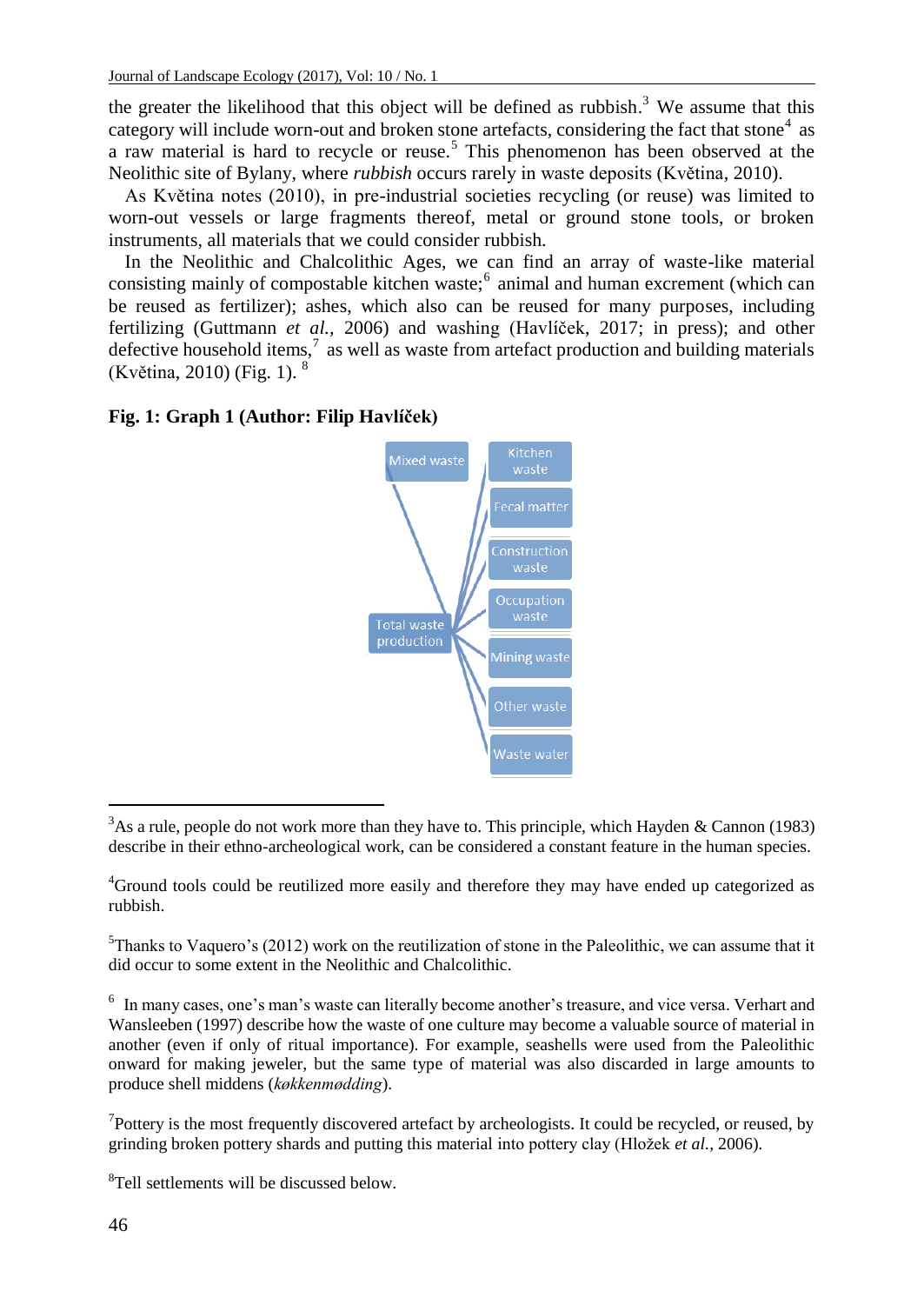M. B. Schiffer (1987) provides another definition, one that does not differentiate between rubbish and waste, but which defines waste as any object that cannot serve its original purpose or any other secondary one, and thus has introduced the terms *primary refuse*, *secondary refuse*, and *de facto refuse*, a classification which M. Kuna has developed further to include *tertiary refuse* (Neustupný, 1996; 496). On the basis of ethnological analogies, Schiffer (1987; 59–64) demonstrates that settlements were usually maintained for long periods of time and that primary refuse was brought to a predetermined location, where it then became secondary refuse. Scholars, however, prefer the term *tertiary waste* for this phenomenon because waste in such pits was the result of water's effect on the landscape; it was not until the Middle Ages that pits were intentionally dug for storing waste (Sommer, 1991, 101; Neustupný, 2007, 70).

Mining waste is another category of waste. There are many Neolithic sources of materials for producing chipped and ground stone tools in Central Europe, several of which have been studied, for example, the metabasite deposits in the Jizera Mountains that also feature a countless amount of occupation waste (cf. Šída, 2007). In the Chalcolithic Age, the stone mining of the Neolithic Age continued, as the land was significantly exploited to gain the materials necessary for producing metals. Surface as well as underground mines have been discovered from both of these periods (Atkinson, 1987). Underground mines from the Neolithic and Chalcolithic Ages have been documented, for example, at the Polish site of Krzemionki, where more than 2,500 shafts where flint was mined have been found at depths ranging from five to nine meters (Bąbel, 2008). Gangue was deposited in no-longer operational shafts and thus this unneeded material was used for stabilizing the entire mine system.<sup>9</sup> Another example is the Dutch Neolithic stone mine of Rijckholt. Mining and the subsequent processing of minerals resulted in the production of waste in the form of gangue and slag. We know about what is most likely one of the oldest copper-working sites in Europe (dating from the Neolithic Age) thanks to the discovery of slag, the waste resulting from smelting ore (Ruiz-Taboada & Montero-Ruiz, 1999).

Mining and processing ore resulted in what was likely one of the earliest major environmental problems nearly 7,000 years ago in southern Jordan (Grattan *et al*., 2016). Slag containing excessive amounts of heavy metals contaminated the soil and water and was then consumed by humans. Analyses of skeletal remains with high lead and copper levels have confirmed that the long-term health problems, infertility, and early deaths that struck this community were the result of poisoning (Grattan *et al.,* 2016). Waste water is another important category of waste that is produced, for example, as a result of personal hygiene practices or production methods.

#### **WASTE STRATEGIES**

 $\overline{a}$ 

The Skara Brae settlement on Scotland's Orkney Islands is of unique archaeological value, and not just for the study of waste.<sup>10</sup> It is theorized that here every dwelling had a toilet<sup>11</sup> and

<sup>9</sup>Henk Engelen Rijckholt Flint Mine. Available at http://www.vuursteenmijnen.nl/rijckholt/index.htm <sup>10</sup>Skara Brae is likely the most well-preserved Neolithic village in Europe. It is also a UNESCO world heritage site.

 $11$ The discovery of moss at a settlement (if moist enough to have been preserved) could point to the presence of a latrine. Thanks to its antiseptic effects, moss was used similarly to how we today use toilet paper (Morton *et al.,* 2010); it was even found o[n Ötzi,](https://cs.wikipedia.org/wiki/Ötzi) the Chalcolithic man found frozen in the snow of the Alps (Fowler, 2001).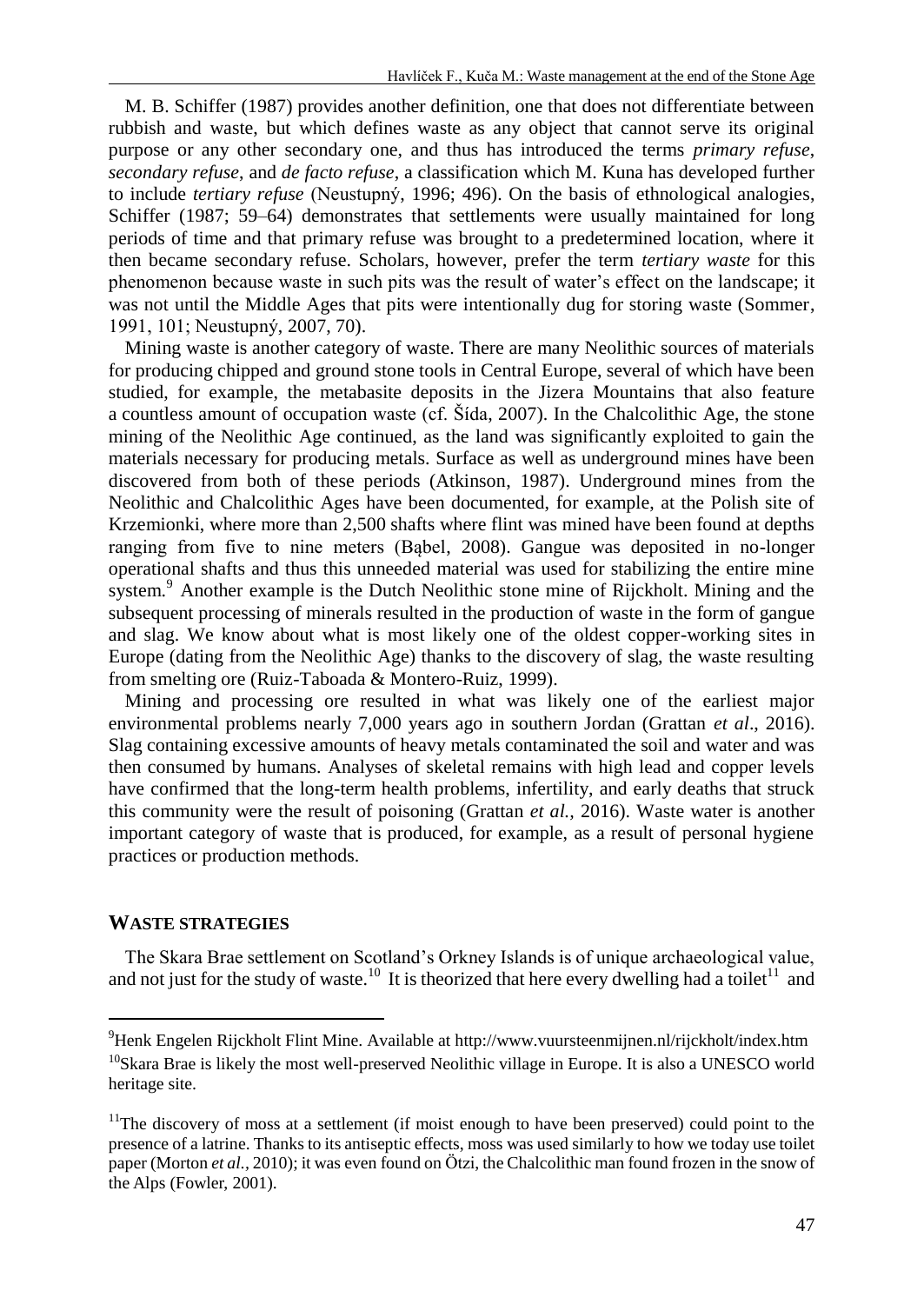that there was a drainage system for the entire settlement (Kilroy, 1984). In general, defecation is one of the few bodily functions that can be documented through archaeological sources. At the Çatalhöyük site Ian Hodder hypothesizes that a latrine was located in the north-eastern part of residential spaces (even though one has been documented in only one house). After defecating, bodily waste was taken out of the home and thrown on a dump (which formed middens) (Hodder, 2006). The stone houses were built into middens most likely for insulation and stability. As far as waste strategies are concerned, it is interesting to note that these stone houses were built into middens consisting of waste.<sup>12</sup> These deposits are made up of practically all types of possible waste, but kitchen waste dominates. The insulation- and stability-providing middens of Skara Brae contain a high percentage of the remains of sea creatures (Childe & Clarke, 1983). This waste strategy elegantly found a reuse for everyday refuse. Similar examples of waste-construction strategies have also been discovered at the Neolithic Scottish sites of Rinyo and Links of Noltland. In some cases the walls of Neolithic houses have been found to be made from a mass of organic waste. Thanks to radiocarbon dating we know that this waste was several generations old (Ritchie, 1983). As Thomas (2002) notes, the denizens of these houses most likely did not view this "waste" material as something they wanted to get rid of. Thus, this material can be considered *rubbish* following Thompson's definition of the term (Thompson, 1979).

At Ness of Brodgar, another Orkney Islands site, one midden measures up to five meters in height and is the largest Neolithic waste structure ever found in all of Britain. Waste was deposited outside of the village's massive stone walls; researchers hypothesize that this dump, besides having a practical use, could have also served as a ceremonial site somehow related to the transformation of waste that occurs in decomposition or as a symbol of the abundance of resources/property (Card, 2011).<sup>13</sup> It has already been demonstrated that in the Neolithic organic material from dumps was later applied to the soil to increase crop yields (Simpson *et al.,* 2006).

Petr Květina has studied Neolithic non-ceramic waste from a Linear Pottery culture site in Bylany u Kutné hory, Czech Republic. He focused on chipped tool production, ground tool production, stones, polishing stones, quern stones, and the context in which this refuse was deposited nearby houses (Květina, 2010). He established the basic spatial (settlement, economic, and social) unit as a building complex consisting of one Neolithic house and one adjacent pit; these pits are located mainly to the east and west of buildings, although some can be found in the north, but none in the south. Otherwise, they are located within five meters from the likely location of the houses' walls (Květina, 2010).

The analysis of non-ceramic waste demonstrated that the more houses there were at the settlement the more non-ceramic waste there was, although in relative numbers there was less waste per house (Květina, 2010). This finding may indicate that families shared tools (if we assume that one family dwelled in each house). It is however likely that waste from inhabited houses was deposited in abandoned dwellings (Květina, 2010).

<sup>&</sup>lt;sup>12</sup>In an extensive inquiry into hunter-gatherer societies anthropologist Richard B. Lee claims that on average only one-third of people's diets consisted of fresh meat, the richest and most sought-after source of fat and protein, and that people who had more meat were attributed greater prestige (1986). Thus, we can also theorize that the remaining two-thirds of people's diets consisted of wild fruits, vegetables, grains, nuts, and eggs.

 $13$ Lewis-Williams & Pearce (2005) discuss in greater detail symbolism, ritual, and changing thought at the turn of the Paleolithic and Neolithic Ages.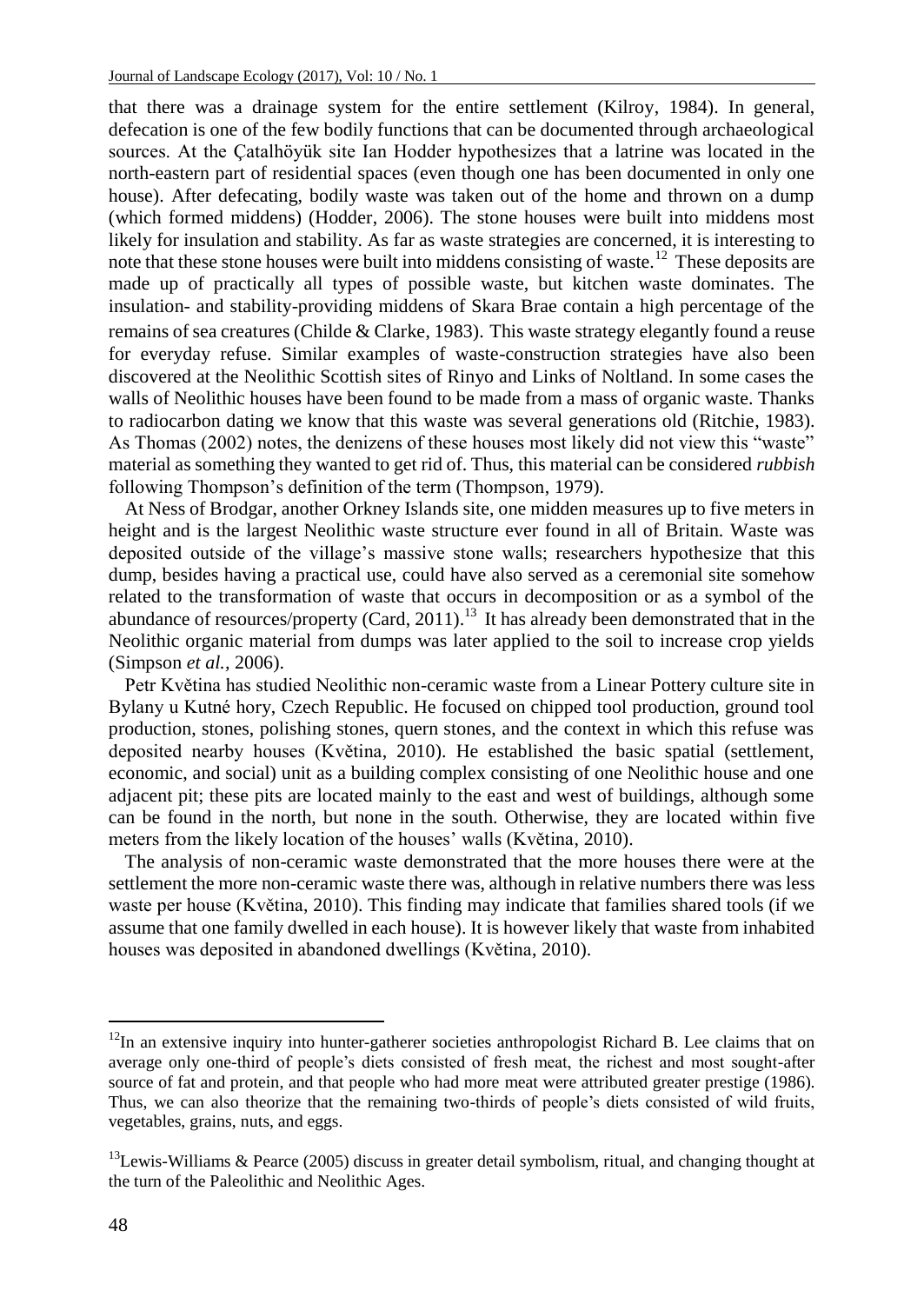Due to the inherent nature of archaeological (i.e., physical) sources, the materials and the context in which they have been found may have been distorted by many cultural and natural processes. Besides abandoned buildings, pits served as secondary dumps, <sup>14</sup> which were likely created for other purposes (as wells, for fruit storage, clay mining for mudbricks) (Květina, 2010).

Waste management elements typical for agricultural societies, but not hunter-gatherer ones, include activities that take place only in settlements—for example, discarding waste in courtyards, abandoned buildings, and pits, which were initially dug for other purposes (i.e., for extracting clay or stone) (Bar-Yosef & Meadow, 1995). Waste pits were most likely filled quickly, as attested to by the homogeneity of their contents. Neolithic pits may have been used for more than just depositing waste; they also provided a suitable environment for storing food. Pit shape played an important role, and Thomas notes that the shape of Neolithic pits<sup>15</sup> were likely unsuitable for storing food, unlike Iron Age conical pits (Thomas, 2002).

When interpreting deposited waste, it is important to keep in mind that some objects may have been discarded that were not considered to be waste. Cultural deposition processes are primarily dependent on how the given materials, artefacts, and ecofacts are classified (Moore 1986 in Thomas 2002). Here it is necessary to reflect on the work of Peters & Schmidt (2004), who at Göbekli Tepe analyzed the composition of dumps and their bone percentage and compared them to the depictions of animals on stone steles.

Occupation debris in Neolithic structures and its interpretation is another category. Researcher Marie Zápotocká (2002) gives a colorful list of artefacts that were concentrated in a waste area. Among waste consisting of stone tool production debris, a large amount of bone material was also found (the presence of awls likely indicates the processing of leather). Zápotocká theorizes that workshops produced not only stone tools but also other implements as well, such as sheathes and sacks for storing artefacts, knife handles, hafts, and so on. Therefore, it seems likely a large spectrum of waste materials can be found in the debris from this workshop. Workshops, however, were not always located directly in settlements  $(Zápotocká, 2002).$ <sup>16</sup>

It is likely that a large amount of waste in the Neolithic and Chalcolithic Ages was "secondary refuse" (that is, waste intentionally deposited at a certain dump site<sup>17</sup> outside a residential structure.) Such examples can also be likely documented from the Upper Paleolithic (Neustupný & Vencl, 1995); however, between the Paleolithic and the Neolithic significant quantitative growth occurred largely as a result of the settled way of life and related technological advances.

 $14$ Julian Thomas (2002) mentions Neolithic waste pits in his work.

<sup>&</sup>lt;sup>15</sup>They mostly contain ash, burnt chalk, and residual charred organic material (Thomas, 2002).

<sup>&</sup>lt;sup>16</sup>Based on Binford's model of a "Men's Outside Hearth" (Binford, 1978), we can assume that waste which caused some kind of problem (being sharp, dangerous, or un-reusable) was deposited outside of the settlement or in some other way spatially confined so that its impact was minimized.

 $17$ Primary refuse is artefacts and ecofacts that were left "where they were" without any indication of a thought-out waste management system.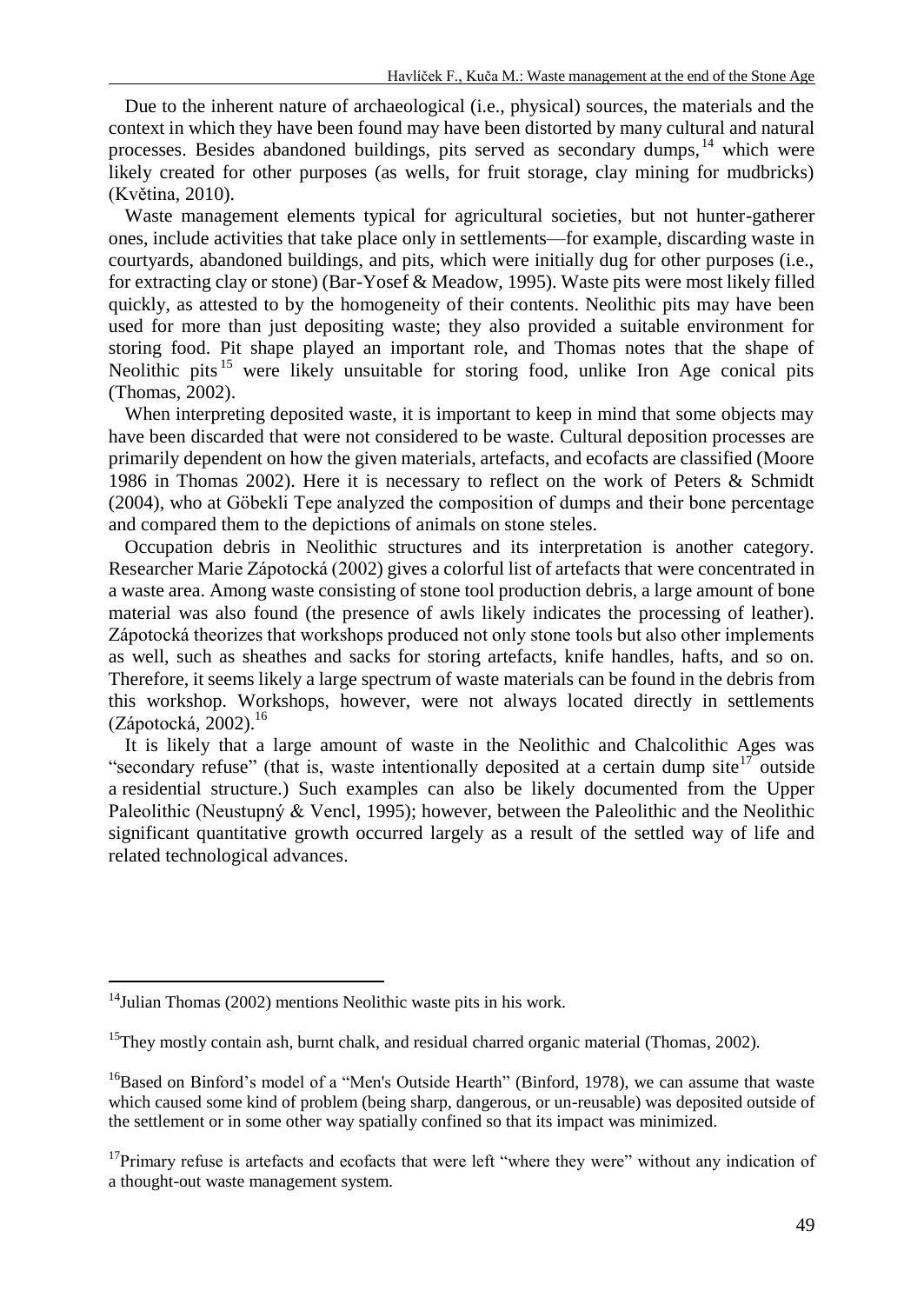### **TELL SETTLEMENTS AND CONSTRUCTION WASTE**

As has already been mentioned, in some cases refuse was stored in uninhabited, abandoned houses. Based on the examples of Middle Eastern<sup>18</sup> tells,<sup>19</sup> we can observe a strategy used by people to adapt to the natural environment and at the same time likely used to deal with building waste. When an old house was rebuilt,<sup>20</sup> it was left in its original location and a new house was built on the ruins; thus, over the course of centuries the ground level of the settlement was constantly rising. It is necessary to point out that this urban planning strategy for developing the earliest agricultural villages (the site of which was predetermined by the location of available water sources) in the Middle East could have helped mitigate the impacts of floods and in general create a safer raised environment with a better view of the surrounding land. The application of the tell settlement<sup>21</sup> strategy created over the course of centuries a practically vertical settlement stratigraphy with layers that are arranged chronologically.

#### **The Middle East**

For studying waste management in the Neolithic it is necessary to describe some model cases from the Middle East. This region played a critical role in the initial stages of agriculture, plant breeding, and animal domestication. The Neolithic tell of Çatalhöyük in today's Turkey was selected as a model site. Çatalhöyük is one of the most important Neolithic sites, thanks to the highly precise archaeological research that has been conducted here by Ian Hodder in particular.

Considering the large population of this settlement—it is theorized that at one point in time 3,500 to 8,000 people might have lived here (Cessford, 1995)—dealing with waste was more complicated and likely required rules and organization. Ian Hodder writes that "the organization of discard and other activities was highly rule-bound" (Hodder, 2006; 103).

Population density and the architectural style of houses in which they were literally stuck to one another with no streets in between them did not make waste management an easy feat. It is assumed, however, that inhabitants had to engage in a significant level of cooperation to remove refuse, particularly human and animal fecal matter. Waste was likely deposited in the alleyways between buildings; Hodder speculates that these alleys were not used for walking but demarcated various "neighborhoods," which were perhaps based on family affiliation (Hodder, 2006) or on power structures.

Some middens are in open spaces and were used over long periods of time; others midden areas were found in abandoned houses. Considering the ratio of houses to midden areas, it is possible that middens that contain, for example, oven ashes, were shared for more houses (Hodder, 2006).

 $^{20}$ For example, as a result of generational change.

 $18$ To a much lesser extent, tells are also found in Europe, mainly in the East, from Hungary through the Balkans. They include Jászberény in Hungary and Karanovo in Bulgaria.

<sup>&</sup>lt;sup>19</sup>The term *tell* can still be observed today in the names of some human settlements, such as Tel Aviv in Israel and Tel Afar in Iran.

 $2<sup>1</sup>$ Interestingly, a similar strategy that resulted in the artificial rising of terrain can be observed in Medieval towns located near rivers. Flowing water constantly clogged the channel with sediment and thus artificial fill was used to accommodate the changing landscape. The ground floors of Medieval houses are today below-ground cellars. Prague's old town in a spectacular example of this phenomenon.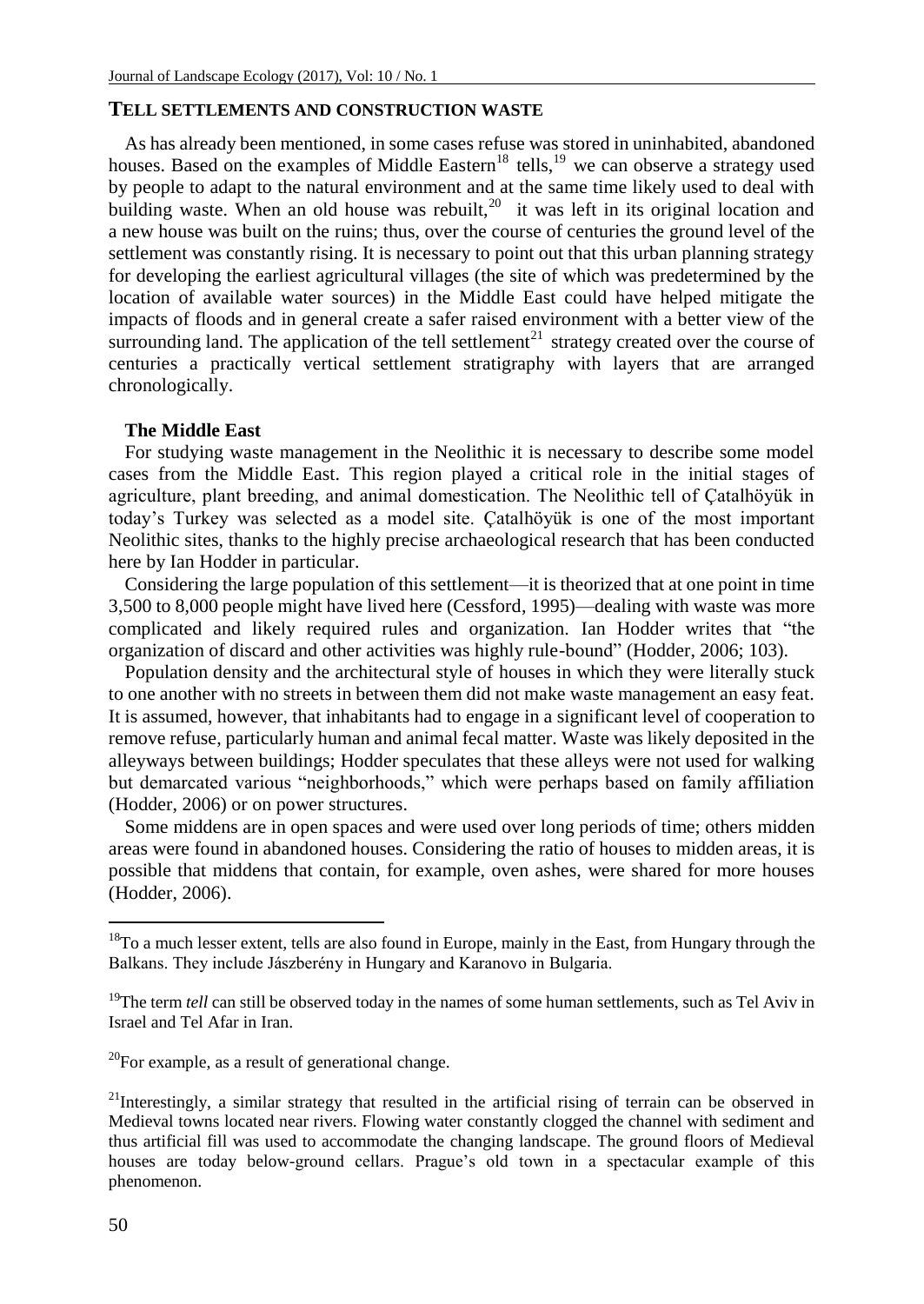Although raw materials for producing chipped stone tools were prepared outside of dwellings in the vicinity of the source of the material (Hodder, 2006), the final modifications to stone tools were made in houses. Waste from this final phase of tool making was then gathered and disposed of in dumps (middens) (Carter *et al*., 2005 in Hodder, 2006).

External middens were used for extended period of time; the also contain entire carcasses, where as other waste deposit areas contain only certain faunal fragments. In contrast, middens in abandoned houses contain only certain bones, not entire skeletons, and more bones that indicate they have been digested. Based on the presence of these partially digested bones, Hodder theorizes that dogs were closed up in these abandoned buildings.

Thanks to the discovery of coprolites, we know that dumps contained fecal matter, including, most likely, that of humans. When it came to waste management, the inhabitants of Çatalhöyük clearly differentiated between the inner space of dwellings and the external environment. A quantitative analysis of the densities of all types of materials excavated across the entire site conducted by researcher Cross May (2005) indicates the greatest variation between refuse categories of midden, floor, and fill.

Overall, the buildings at Çatalhöyük were surrounded by deposits containing fecal matter and rotting organic waste. They must have posed health risks; they certainly attracted insects and emitted foul odors. At another Middle Eastern site, Aşıklı Höyük, one dump was located in the same place throughout the entire existence of the settlement (Cross May, 2005).

Based on the internal organization of dwellings at Çatalhöyük, we can infer something about how cleanliness was perceived. In all of the studied dwellings the floor is dirtier in the area around the oven and hearth (Hodder, 2006). In contrast, the area where ancestors were buried featured a cleaned, plastered surface. There is even a well-defined groove between the clean and dirty surfaces (Hodder, 2006). Hodder states that the dirty area was, with some exceptions, in the southern part of the building and was located near the ladder that provided entry from the rooftop. In the northern part of the building, chipped stone tools were produced along with a certain amount of debris. In contrast, the clean part of houses with plaster floors was as a rule in the north and feature less materials on the floor. Hodder also suggests that different parts of the building were made with different materials, which predetermined how certain parts of the house would be used; if this is the case, it would demonstrate clear evidence of a well-thought-out waste management system. A layer of plaster on the floors at Middle Eastern sites may have made keeping them clean easier.<sup>22</sup> This plaster was made by mixing burnt and pounded limestone with water. The process was quite difficult. Some researchers think that the number of plaster layers may reflect the wealth of the homeowner (Bar-Yosef & Meadow, 1995).

The examples from this site, however, cannot be generalized to cover the entire period; instead they were examples of how waste management solutions were devised to deal with local problems. Nonetheless, due to similarities in the material composition of waste produced in the Neolithic, certain similarities can be expected at other sites.

#### **Waste and odor**

 $\overline{a}$ 

Odors and waste are usually closely related. Although odor is a cognitive category that may be perceived and interpreted by various cultures and ethnicities differently, an objective perception of foul scents exists, which is based on biology. Our olfactory nerves can inform us of food quality or the environmental conditions that surround us. They help identify potential threats and force us to deal with them. Waste materials that emit odors, such as

 $^{22}$ A similar example comes from the Romanian site of Uivar (Drașovean & Schier, 2010; 180, p. 23). For a discussion of white plastering on daub, see also Lička & Mach, 2013.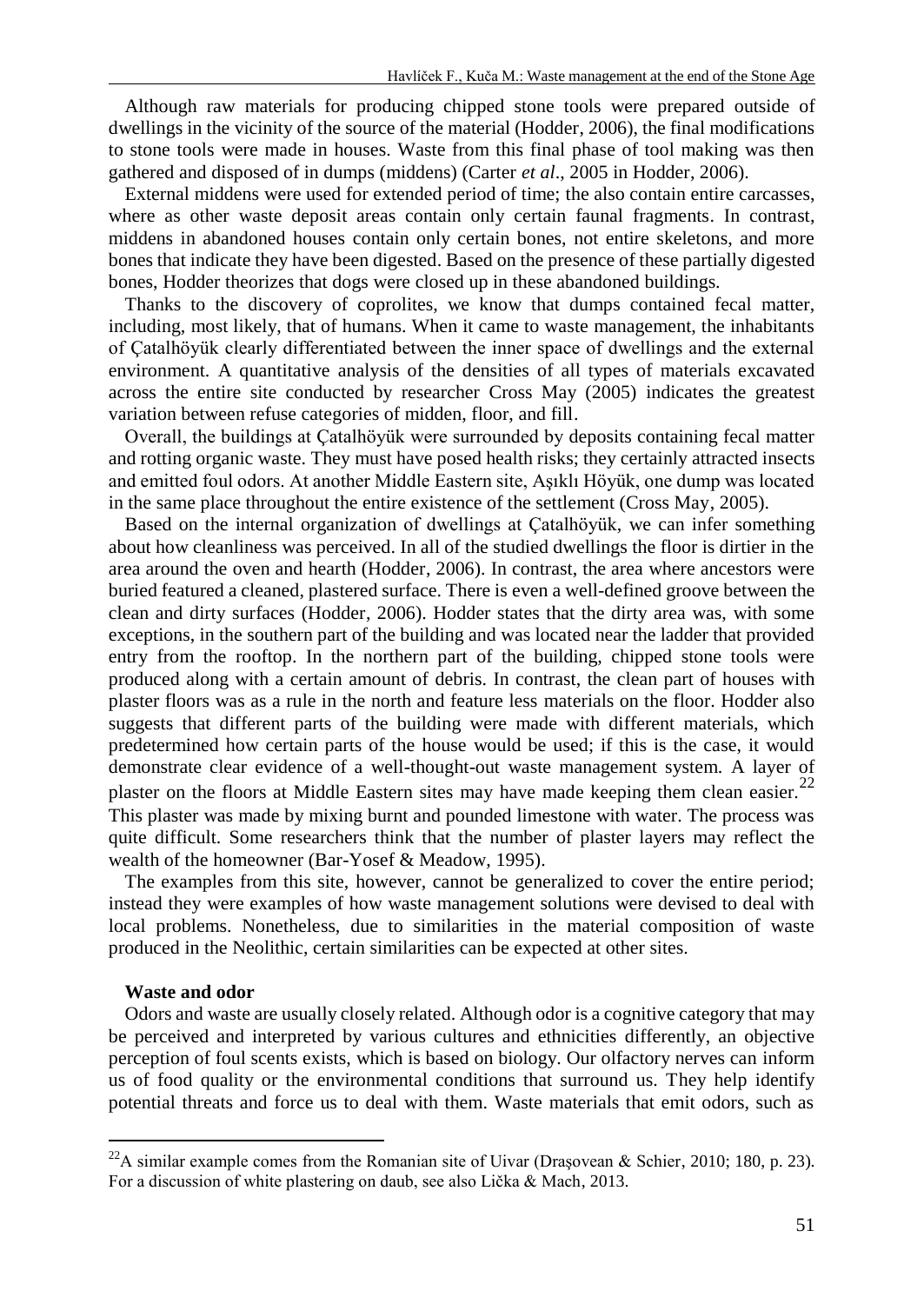various organic waste and animal and human fecal matter, predetermine where such waste will be discarded. Some waste materials emit strong odors and therefore clearly demarcated special areas on the peripheries of settlements were established for such waste.<sup>23</sup>

Polish researcher Pawłovska, who has studied odors at the Neolithic site of Çatalhöyük in Turkey, describes various activities that resulted in unpleasant scents, such as stabling animals, heating poorly ventilated houses,  $24$  waste management, and slaughtering animals.

Within the settlement itself waste was burnt and also deposited in dumps (*middens*). The dogs that Pawłovska claims were owned by every family might have helped dispose of food waste and bones.<sup>25</sup> Stabled animals of course produced dung, which could be collected, dried, and used as heating fuel. In comparison with collecting the dung of wild animals (it has been theorized that this was done at Çatalhöyük), collecting the dung of domesticated animals<sup>26</sup> was much simpler (Pawłovska, 2014).

Abandoned homes were not used just for storing waste; they were also used as stables (Pawłovská, 2014). These structures likely had their own waste management system in place and were periodically and regularly cleaned to remove excess dung. In one of the buildings at Çatalhöyük a latrine was discovered; it was likely filled with straw to ease regular cleaning (Hodder, 2011). The disposal of unwanted material created deposits between houses, as well as in abandoned houses as mentioned above. The range of discarded objects indicates great diversity—this waste primarily includes human and animal bones, mollusk shells, eggs shells, small decorative items such as beads, obsidian, pottery, construction waste, charred plant seeds, charcoal, baskets, clay marbles, fecal matter, and sweeping debris (Hodder, 2006); the latter finding demonstrates that dwellings were cleaned and at the same time tells us something about the day-to-day life at this Neolithic tell settlement. When this waste was deposited (that is, before its organic competent, which usually is not preserved in the archaeological record, decomposed), this deposit must have consisted of a large amount of stinking organic matter (Pawłovska, 2014).

### **THE POSSIBILITIES OF INTERPRETATION**

When interpreting archaeological finds, we must always bear in mind that artefacts may have undergone several post-deposit changes, which have the potential to fully redefine their interpretative value. Another problem is related to the "archaeology of the unfound." Objects that can be assumed to have been present are often not found, mainly due to the material nature of such artefacts (for example, organic objects can only be preserved in specific types

l

 $23$ The site of Kopal, which is in the immediate vicinity of Çatalhüyük, bears witness to this idea. Animals were slaughtered here. The carcasses that were intended for butchering were then transported to Çatalhüyük. Kopal was thus reserved for a specific type of activity, which may have also had a religious aspect (Pawłovská, 2014).

 $24$ The houses in Çatalhöyük had no windows and they were entered using a ladder through the roof.

 $25$ Vomited up, chewed up, and half-eaten bones are evidence of dogs in a settlement. Canine fecal matter was likely collected and deposited in a certain area (Pawłovská, 2014).

 $^{26}$ This heating method is still practiced today. Dried dung is a valuable material that serves as both fuel and a natural fertilizer in places such as India and Africa. Ethno-archeological studies have documented the drying of dung both outside of dwellings (Yalman, 2005 in Pawłovská, 2014) and on their rooftops (Moreno-García & Pimenta, 2011 in Pawłovská, 2014).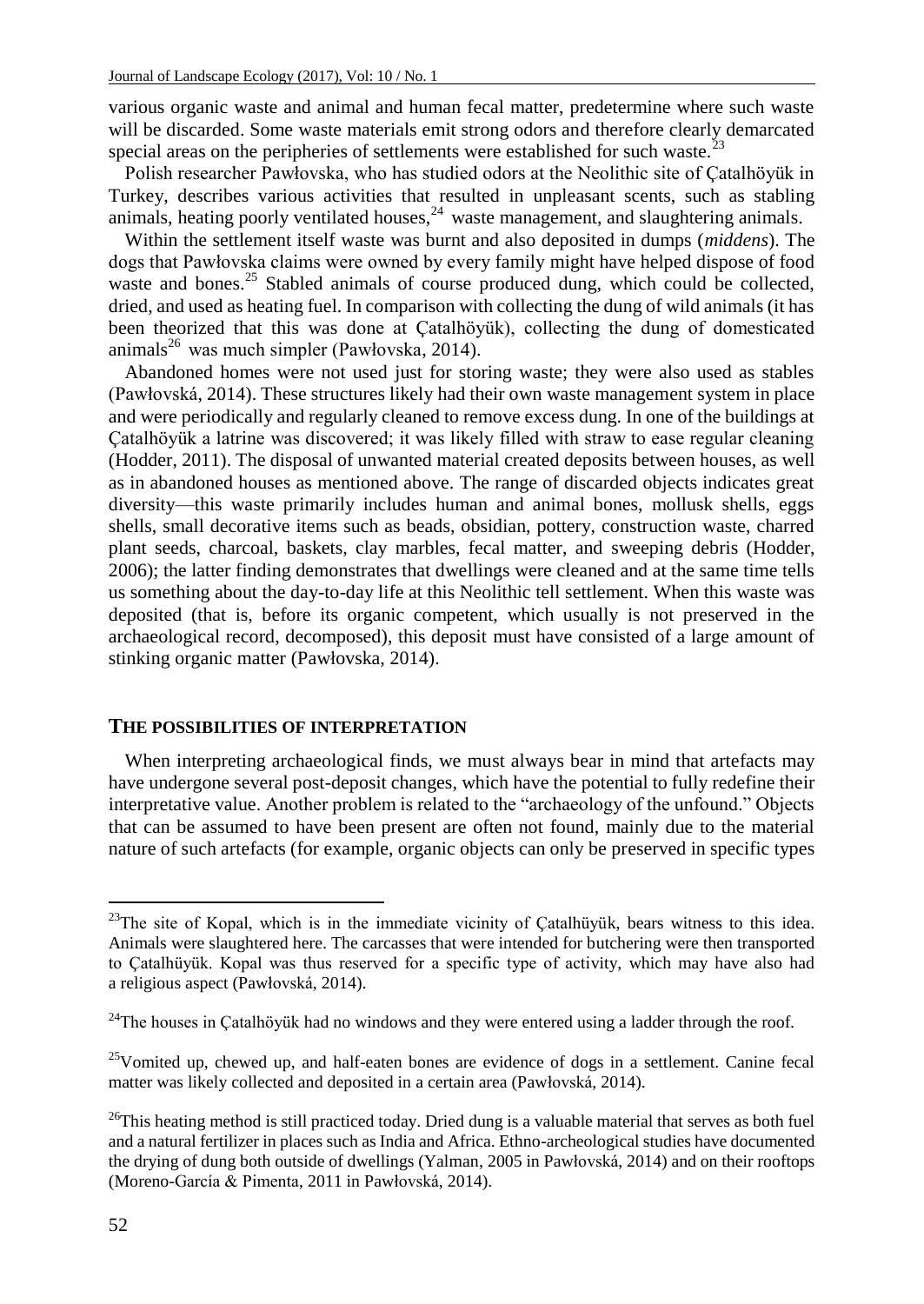of environments). Thus, it is likely that the need to defecate played a role in the arrangement of settlements; however, we have very little physical prehistoric evidence to prove it.

As far as depositing waste is concerned, we can find a certain parallel in Binford's book *Nunamiut Ethnoarchaeology*, in which he deals with hunting and processing prey. How much food was transported back to the settlement and how is largely dependent upon environmental conditions and hunting strategies. The difference between transporting an entire animal or just parts of it had implications for the overall waste management system because sometimes animals were cleaned, butchered, and even stored outside of the settlement (Binford, 1978). In such situations certain types of materials never make it into settlement waste (and subsequently into archaeological material), even though such material played an important role in living culture. However, due to the nature of archaeological sources they do not tell us about living culture. However, with the help of ethno-archeology we can assume the causalities of various phenomena. Interpretation and its validity is always dependent on the context of the entire situation.

A certain problem is presented by the classification of waste as a specific category in terms of technology and artefact typology; such classification is often based on the subjective approach of every researcher. For example, some researchers might identify a stone flake as waste, whereas others see it as a blade. Such reclassification has taken place in studies on the Upper Neolithic settlement of Jezeřany-Maršovice (Přichystal – Svoboda, 1997; Oliva, 2001).

#### **CONCLUSION**

 $\overline{a}$ 

The continuity of waste management areas at Neolithic settlements was strictly maintained and reflects the collective aspect of waste management of each settlement, which played an important role in the life of the settlement. We can observe fluidity between public space and private ownership from one example where a house was built on a public dump (Hodder, 2006). Deposits contain many small waste units ranging from ashes to sweeping debris and thus we can characterize dumps as a full context made up of many smaller, individual situations (Hodder, 2006).

Schiffer assumes that with increasing settlement size the distance an artefact must travel to be disposed of also grows (Schiffer, 1976). Thomas,  $^{27}$  however, objects to Schiffer's behaviourism and, riding the wave of post-processualism, calls for greater emphasis on the influence of culture and individualism on how people of certain cultures deal with waste (Thomas, 2002) and the fact that these processes are not dependent on generally valid rules, but that they differ from culture to culture. Cultural rules are facultative and self-regulating and evolve based on current circumstances. In other words, we could say that cultural variability is the result of how different societies utilize the environment.

To a certain extent, both of these hypotheses can be accepted as true. In the broadest terms, our relationship to waste is framed by biology. To these biological rules, however, were later added several "artificial" rules and measures that are extensions of these biological rules in their dependence on environmental and cultural affiliation. Thomas, in further opposition to Binford's "New Archeology" assumes that the deposition of waste is affected more by cultural processes than natural ones (Thomas, 2002). In other words, these processes cannot be generalized to any great extent, and therefore not even ethnographic evidence can be

<sup>&</sup>lt;sup>27</sup>Like Thomas, Hodder, too, objects to Schiffer. Based on research conducted in Baringo, Hodder discovered that material culture does not often directly reflect human behavior, but more the transformation of behavior. (Hodder & Hutson, 2003).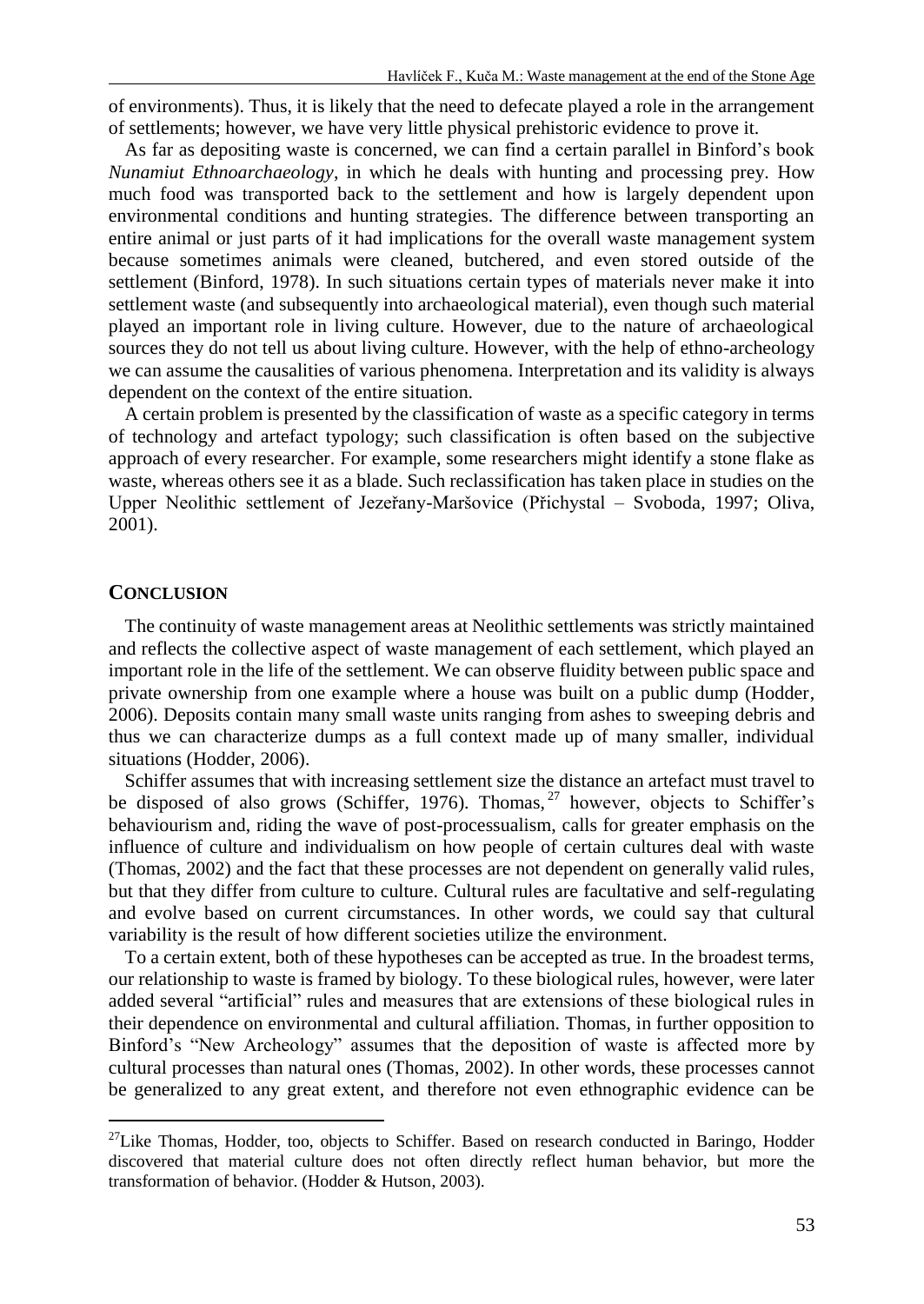applied as a direct parallel to prehistoric waste management. However, on the basis of such parallels we can theorize that in prehistoric times one single, homogenous category of waste did not exist. Classifications of the material world are not culturally static; instead activities and relationships within communities are influenced by constant change (Thomas, 2002). The principle of cleanliness varies from place to place and over time. Neolithic people's attitude towards waste is much different than our contemporary view of it (Thomas, 2002).

The relationship between waste and social organization is also dependent on a given society's view of dirtiness. Thus, a short-lived settlement may have a well-organized waste management system, and in contrast a long-lived settlement might have no such thing (Hodder & Hutson, 2003).

## **REFERENCES**

Atkinson, R. L. (1987). *Copper and copper mining*. Shire Publications.

Bar-Yosef, O., & Meadow, R. H. (1995). The origins of agriculture in the Near East. In Douglas Price, T. & Gebauer, A. B. (Eds.) *Last hunters, first farmers: New perspectives on the prehistoric transition to agriculture* (pp. 39-94). School of American Research Press.

Bąbel, J. T. (2008). Krzemionki Opatowskie the earliest beginnings of modern mining. *The mine as a witness to history and a monument of technology*, *21*.

Binford, L. R. (1978). *Nunamiut Ethnoarchaeology*. Academic Press, New York.

Bocquet-Appel, J. P., & Bar-Yosef, O. (Eds.). (2008). *The Neolithic demographic transition and its consequences*. Springer Science & Business Media.

Bulmer, R. (1976). *Selectivity in hunting and in disposal of animal bone by the Kalam of the New Guinea Highlands*. Duckworth.

Card, N. (2011). Ness of Brodgar. *Discovery and Excavation in Scotland*, 12, 140-1.

Cauvin, J., & Watkins, T. (2000). *The Birth of the Gods and the Origins of Agriculture*. Cambridge University Press.

Carter, T., Conolly, J., & Spasojević, A. (2005). The chipped stone. In Hodder, I. (Ed.). *Changing materialities at Çatalhöyük: Reports from the 1995-99 seasons*. *Vol. 5*. (pp. 221-284.). McDonald Institute for Archaeological Research/British Institute of Archaeology at Ankara Monograph, Cambridge.

Cessford, C. (1995). Estimating the Neolithic population of Çatalhöyük. In Hodder, I. (Ed.) *Changing materialities at Çatalhöyük: reports from the 1995-99 seasons*. *Vol. 4.* (pp. 323-326). McDonald Institute for Archaeological Research/British Institute of Archaeology at Ankara Monograph, Cambridge.

Childe, V. G., & Clarke, D. V. (1983). *Skara Brae*. HMSO.

Cross May, S. (2005). Statistical integration of contextual data. In Hodder, I. (Ed.) *Changing materialities at Çatalhöyük: reports from the 1995-99 seasons*, *Vol. 5.* (pp. 23-44.). McDonald Institute for Archaeological Research/British Institute of Archaeology at Ankara Monography, Cambridge.

Drasovean, F., & Schier, W. (2010). The Neolithic tell sites of Parta and Uivar (Romanian Banat). A comparison of their architectural semence and organization of social space. In Hansen, S. (Hrsg.) *Leben auf dem Tell als soziale Praxis* (pp. 165-187), Bonn.

Fowler, B. (2001). *Iceman: uncovering the life and times of a prehistoric man found in an Alpine glacier*. University of Chicago Press.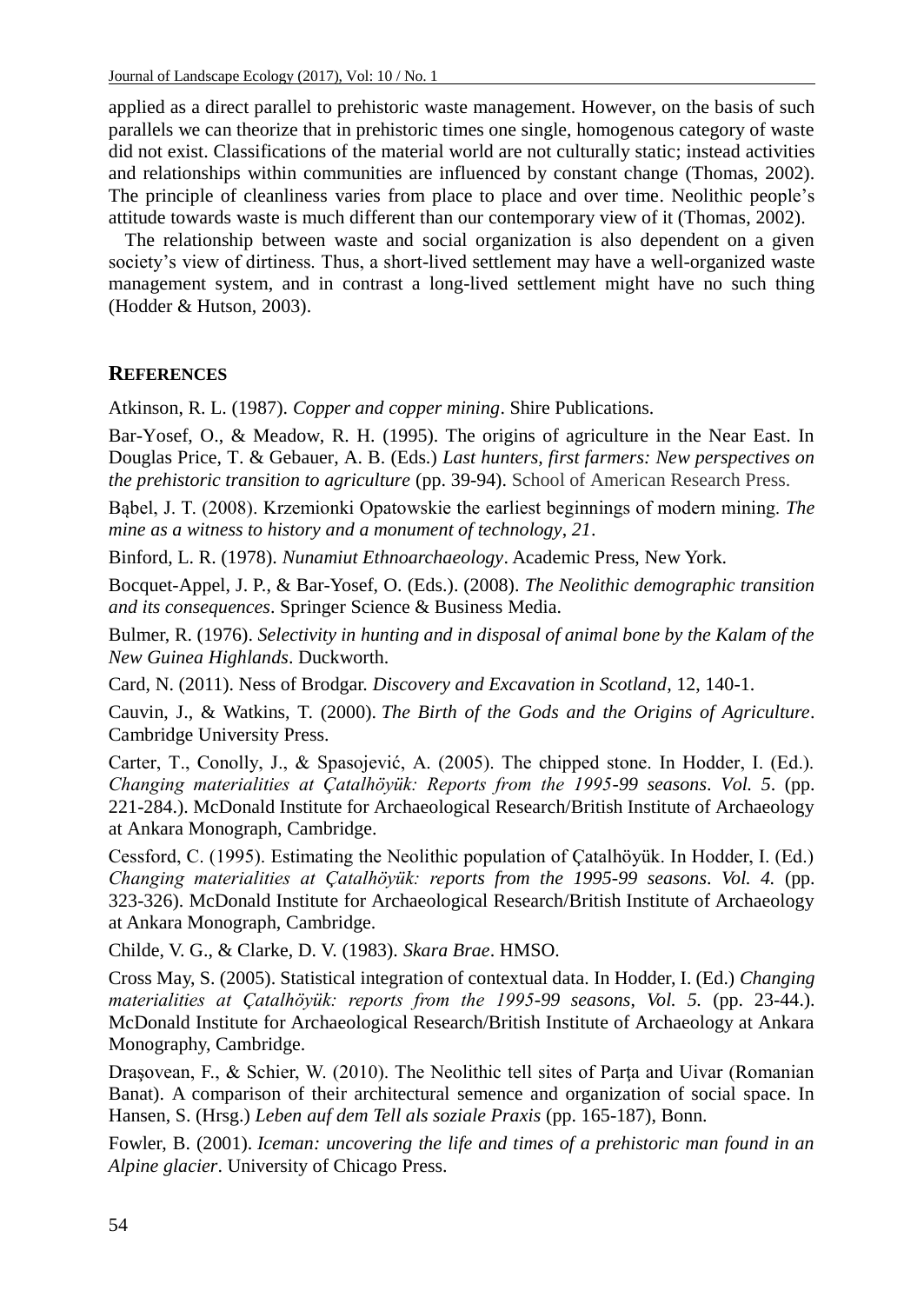Grattan, J. P., Adams, R. B., Friedman, H., Gilbertson, D. D., Haylock, K. I., Hunt, C. O., & Kent, M. (2016). The first polluted river? Repeated copper contamination of fluvial sediments associated with Late Neolithic human activity in southern Jordan. *Science of The Total Environment*, *573*, 247-257.

Guttmann, E. B., Simpson, I. A., Davidson, D. A., & Dockrill, S. J. (2006). The management of arable land from prehistory to the present: case studies from the Northern Isles of Scotland. *Geoarchaeology*, *21*(1), 61-92.

Havlíček, F. (2015). Waste Management in Hunter-Gatherer Communities. *Journal of Landscape Ecology*, *Vol. 8*, 47-59.

Havlíček, F. (2017). Waste management and purity in central Europe in the Middle Ages. (*in press*).

Hložek, M., Tichý, R., Dohnálková, H., & Dohnálková, I. (2006). Implications of crushed pottery in prehistoric pottery. *EuroREA 3/2006*, 7-10.

Hodder, I., & Hutson, S. (2003). *Reading the past: current approaches to interpretation in archaeology*. Cambridge University Press.

Hodder, I. (1987). The meaning of discard: ash and domestic space in Baringo. In Kent, S. (Ed.) *Method and theory for activity area research: An ethnoarchaeological approach*, (pp. 424-448.) Columbia University Press.

Hodder, I. (2006). *The leopard's tale: revealing the mysteries of Çatalhöyük*. Thames & Hudson.

Hodder, I. (2011). An archeology of the self: the prehistory of personhood. In Wentzel van Huyssteen, J, & Wiebe, E. P. (Eds.) *Search of Self: Interdisciplinary Perspectives on Personhood* (pp. 50-69), Michigan/Cambridge.

Hayden, B., & Cannon, A. (1983). Where the garbage goes: refuse disposal in the Maya Highlands. *Journal of anthropological archaeology, 2(2),* 117-163.

Kilroy, R. (1984). *The Compleat Loo*. Salamander Books. London.

Květina, P. (2010). The spatial analysis of non-ceramic refuse from the Neolithic site at Bylany, Czech Republic. *European Journal of Archaeology, 13(3),* 336-367.

Lee, R. B. (1968). What hunters do for a living, or, how to make out on scarce resources. In Lee, R. B., DeVore, I., & Nash, J. (Eds.) *Man The Hunter*, 30–48.

Lewis-Williams, D., & Pearce, D. (2005). *Inside the Neolithic mind: Consciousness, cosmos, and the realm of the gods.* Thames & Hudson.

Lička, M. & Mach, Z. (2013). Mazanicový sídlištní odpad jako zdroj informací o neolitických jednokomorových pecích. In: Cheben, I. & Soják, M. (eds.), *Otázky neolitu a eneolitu našich krajín – 2010. Zborník referátov z 29. pracovného stretnutia bádateľov pre výskum neolitu a eneolitu Čiech, Moravy a Slovenska. Vršatské podhradie, 27. – 30. 9. 2010. Nitra*, (pp. 153-172.

Martin, P. S. (1984). Prehistoric overkill: the global model. In Martin, P. S. & Klein, R. G. (Eds.) '*Quaternary Extinctions: a Prehistoric Revolution'*, (pp. 354–403).

Mithen, S. (2011). *After the ice: a global human history, 20,000-5000 BC*. Weidenfeld & Nicolson.

Moore, H. (1986). *Space, text and gender: an anthropological study of the Marakwet of Kenya*. CUP Archive.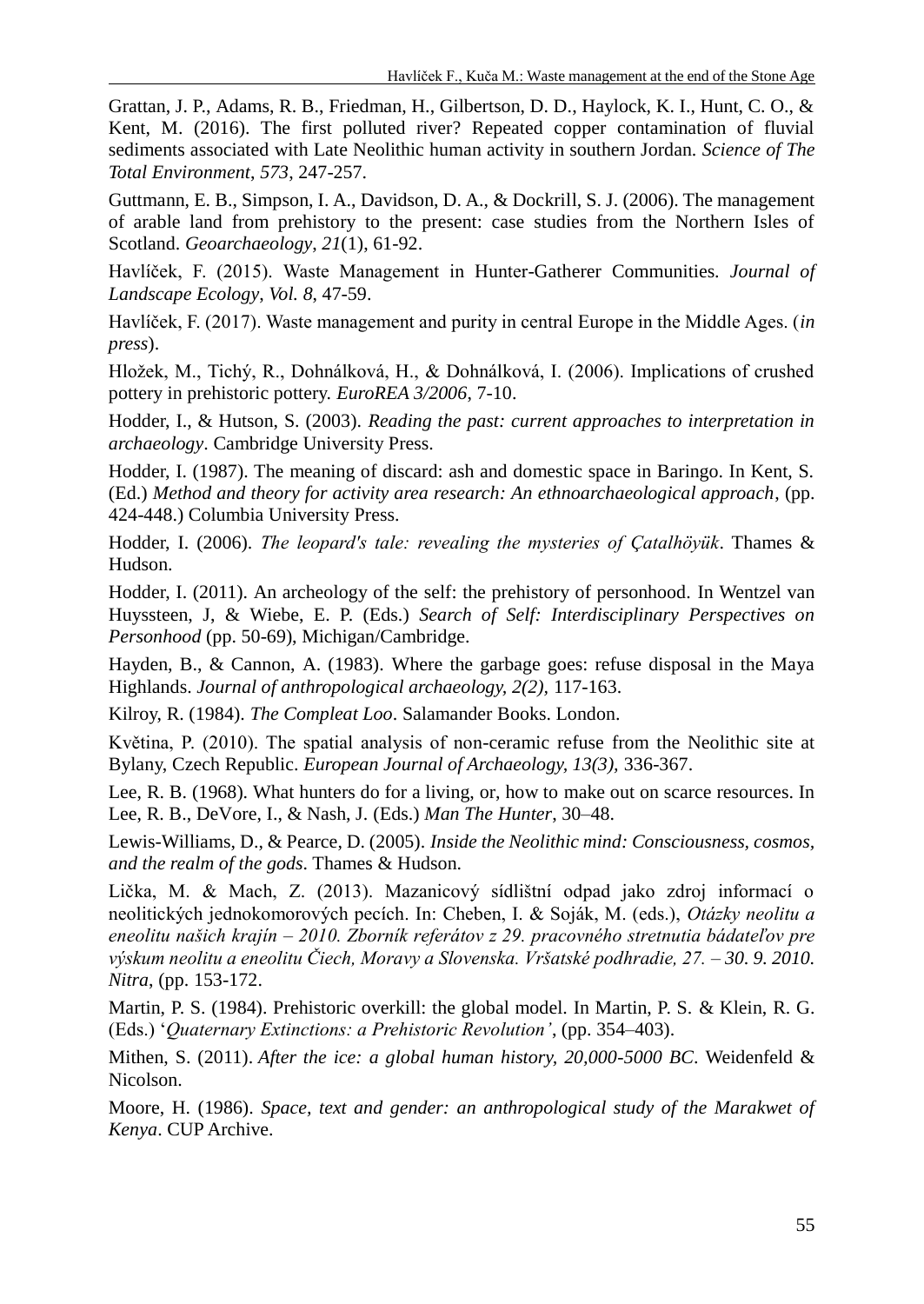Moreno-García, M., & Pimenta, C. M. (2011). Animal dung: rich ethnographic records, poor archaeozoological evidence. *Ethnozooarchaeology. The present and past of human-animal relationships. Oxbow Books. Oxford*, 20-28.

Morton, E., Winters, J., & Smith, L. (2010). *An Analysis of Antiseptic and Antibiotic Properties of Variously Treated Mosses and Lichen*. University of Michigan.

*Murdock, G. P. (1945).* The *common denominator* of *cultures*. In R. Linton (Ed.) The science of man in world crisis, (pp. 20-25), New York: Columbia University Press.

Neustupný, E., & Vencl, S. (1995). Formal methods at Hostim. In Vencl, S. (Ed.) *Hostim. Magdalenian in Bohemia, Památky archeologické–Supplementum*, *4*. (pp. 205-224).

Neustupný, E. (1996). Poznámky k pravěké sídlištní keramice. *Archeologické rozhledy XLVIII*, 490 – 509.

Neustupný, E. (Ed.). (1998). *Space in prehistoric Bohemia*. Institute of Archaeology, Academy of Sciences of the Czech Republic.

Neustupný, E. (2007). *Metoda archeologie*. Plzeň.

Oliva, M. 2001: Sídliště lidu s moravskou malovanou keramikou v okolí Krumlovského lesa a jejich štípané industrie. In: *Otázky neolitu a eneolitu našich zemí, Mostkovice 14. - 17. září 1999. Pravěk Supplementum 8*. Brno, (pp. 197–231).

Olsen, B. (2010). *In defense of things: archaeology and the ontology of objects*. Rowman Altamira.

Pawłowska, K. (2014). The smells of Neolithic Çatalhöyük. Turkey: Time and space of human activity. *Journal of Anthropological Archaeology. Vol. 36*. 1-11.

Peters, J., & Schmidt, K. (2004). Animals in the symbolic world of Pre-Pottery Neolithic Göbekli Tepe, south-eastern Turkey: a preliminary assessment. *Anthropozoologica, 39(1),* 179-218.

Přichystal, A. & Svoboda, J. (1997). Výroba štípané industrie na sídlišti kultury s moravskou malovanou keramikou v Jezeřanech – Maršovicích, *Přehled výzkumů 1993–1994*, 15–25.

Ritchie, A., et al. (1983). Excavation of a Neolithic farmstead at Knap of Howar, Papa Westray, Orkney. In Shepherd, I. A. G. (Ed.) *Proceedings of the Society of Antiquaries of Scotland*, *Vol. 113,* (pp. 40-121). National Museum of Antiquities of Scotland.

Richerson, P. J., Boyd, R., & Bettinger, R. L. (2001). Was agriculture impossible during the Pleistocene but mandatory during the Holocene? A climate change hypothesis. *American Antiquity*, *66*(3), 387-411

Ruiz-Taboada, A., & Montero-Ruiz, I. (1999). The oldest metallurgy in western Europe. *Antiquity*, *73*(282), 897-90

Simpson, I. A., Guttmann, E. B., Cluett, J., & Shepherd, A. (2006). Characterizing anthropic sediments in north European Neolithic settlements: an assessment from Skara Brae, Orkney. *Geoarchaeology*, *21*(3), 221-235.

Schiffer, M. B. (1976). *Behavioral archeology*. Studies in Archaeology. New York/London: Academic Press.

Schiffer, M. B. (1987). *Formation Processes of the Archaeological Record*. University of New Mexiko Press, Albuquerque.

Sommer, U. (1991). *Zur Entstehung archäologischer Fundvergesellschaftungen. Versuch einer archäologischen Taphonomie*. Studien zur Siedlungsarchäologie I., Universitätsforschungen zur prähistorischen Archäologie Band 6. Bonn.